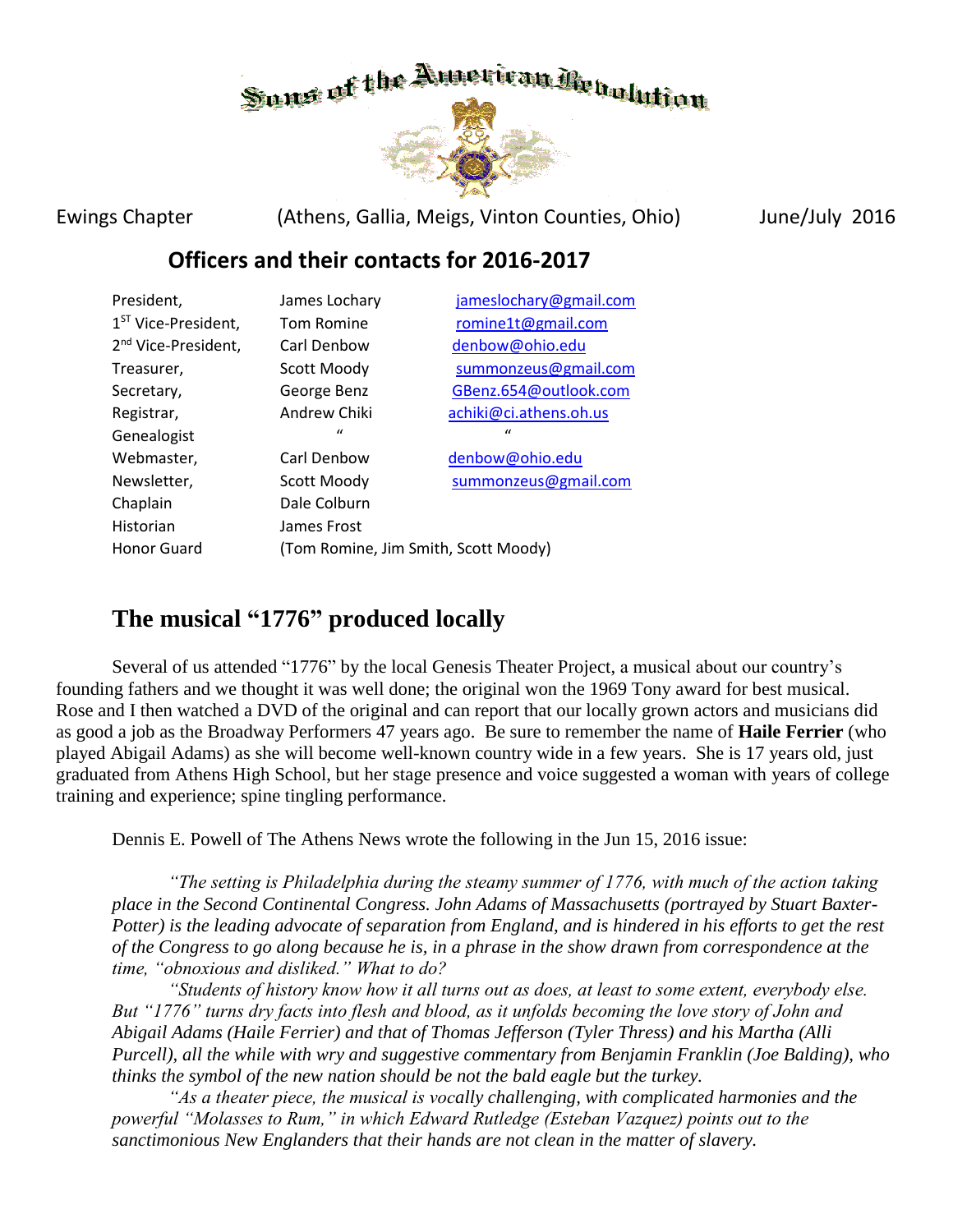# **John Adams - God Save America (HQ) Independence Speech**

John Adams' (Paul Giamatti) argument for the need to declare independence from the British and form a Republic government based on laws not men. From the HBO documentary John Adams based on the book. John Adams also is shown making this speech in the 1776 musical. <https://www.youtube.com/watch?v=BQHkGPXMCU8>

# **July 4th parade in Athens**

Tom Romine and Scott Moody had planned to march but it was raining and we didn't want to risk slipping on the bricks damaging a drum and a flag let alone harming Tom's new knee and messing up Scott's foot that had been treated the week before. Hopefully next year the weather will be dry and sunny.

## **Treasurer's Report**

Jim Smith turned over the financial files, spreadsheet and checkbook to Scott Moody in June with an ending balance for the fiscal year June 1<sup>st</sup> to May 31<sup>st</sup> of \$360.90. The first action by the new treasurer (yours truly) was to make a deposit of \$41 which was derived from winning the split-the-pot at the joint DAR/SAR annual picnic on June  $4<sup>th</sup>$ at the home of compatriot George (Charlotte) Benz. The deal was that if a DAR member would hold the winning ticket, ½ would go to the individual and ½ to the DAR chapter; if a SAR member, then to Ewing. Scott Moody won so he was able to pocket \$41 and then \$41 went into our coffers. This continues the positive streak of "happy bucks" which we began at the April meeting at Rocky Boots (thanks to compatriot Judge Alan Goldsberry for suggesting this fun and painless way to cushion our treasury), \$6 in April, then \$15 in May but culminating with \$41 in June.

## **Annual Awards Meeting at Chester Courthouse**

We had a good turnout at the Chester Courthouse the evening of May 26, 2016. .  $1^{st}$  Vice-President Tom Romine was in charge of the evening program, the slate of new officers for 2016-2017 were sworn in and then several awards were presented. Jim Smith and Bill Beegle received Service Pins (10 and 15 years respectively). President Lochary gave Bill Beegle his Past President's pin and the Meritorious Service medal to George Benz.. Secretary George Benz gave Charlotte Benz (Regent of the Nabby Lee Ames DAR chapter) the Martha Washington medal and a Certificate of Appreciation to Carl Denbow for his work on the website. Andy Chiki presented Amber Pyle EMT-P with the Emergency Service award and Fred Davis EMA the Fire Safety award. The Flag Award was presented to Rocky Boots in Nelsonville at our April meeting at the same facility.



Dr. Sarah Kinkel, Ohio University, Department of History

she also provided us with an explanation of the various taxation acts leading up to the Revolutionary War.

Her topic this time addressed what many of us did not know: that the American Revolution truly was a world war, perhaps the first world war, because it had involved many other nations of Europe (not just France and Britain) and had battles in far flung places such as India. Our host Tom Romine then presented Dr. Kinkel with a Good Citizenship Medal and Certificate.

Dr. Sarah Kinkel (Assistant Professor of History) was invited to enlighten us more on the history of the American Revolution. You may recall that last winter

## **EWINGS CHAPTER WEB SITE TAKE A LOOK**

## **WWW.SAR-EWING.ORG**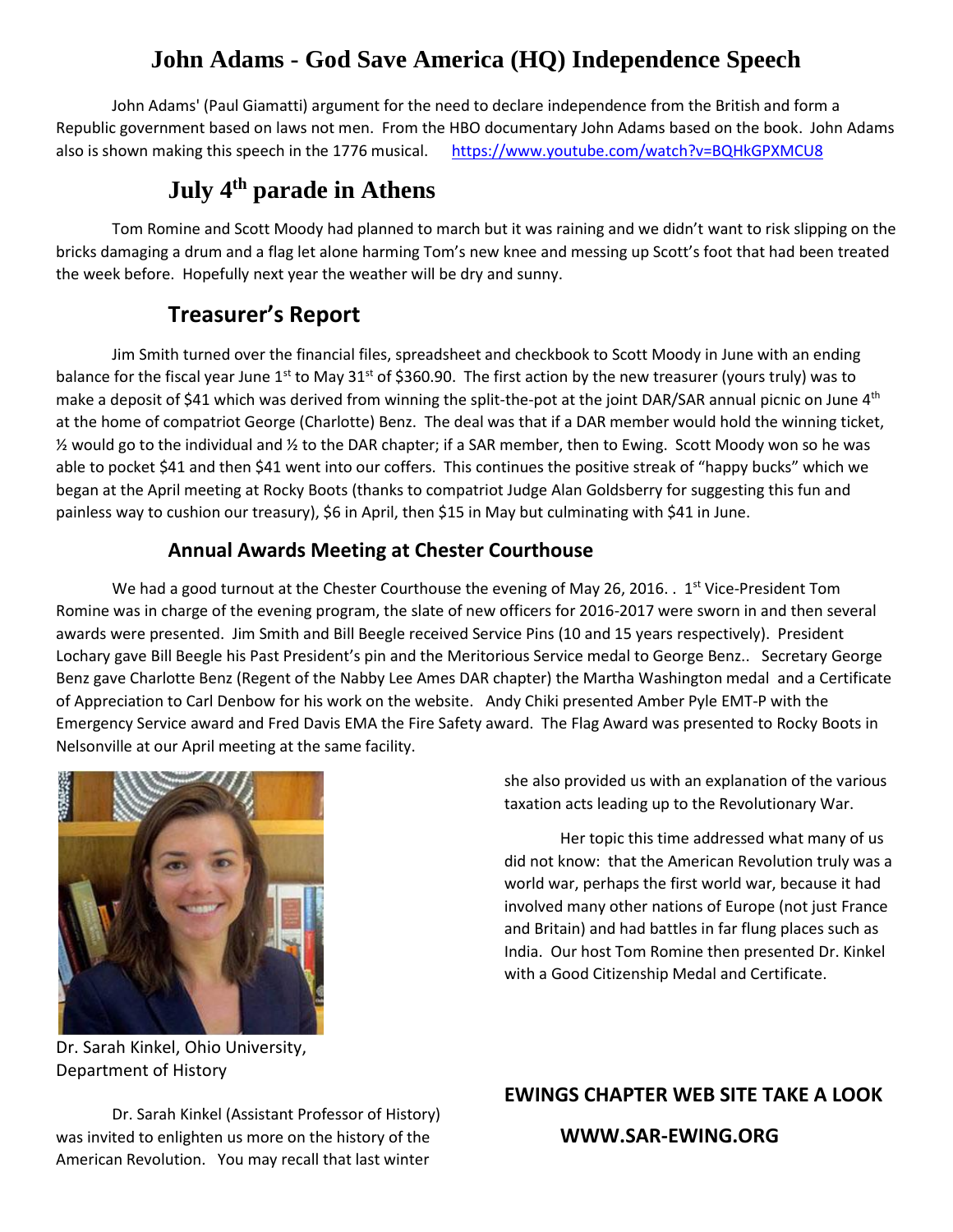

**Ewings Chapter** 

(Athens, Gallia, Meigs, Vinton Counties, Ohio)

June/July 2016

Ewing SAR Crossword July 2016



### Word bank

**DOCTORS** FRANKLIN GATES **GENESIS** GOUT **HANCOCK** ABIGAIL BOSTON CHESTER HEMP **HISTORY JEFFERSON** JOHNADAMS MADKING MARTHA PAULREVERE PENNSYLVANIA PHILADELPHIA RACCOON ROYHOLTER RUSH SARAHKINKEL SLAVERY TRAUTMAN UNALIENABLE VERMONT WARREN WASHINGTON YELLOW

#### Across

- $\mathbf{2}$ State that had the most signers (9) of the Declaration
- Both Washington and Jefferson wives were named 5.
- Our compatriot, a dairy farmer from Meigs County, 6. who died recently
- The first colonial congress meeting in Philadelphia<br>wanted to leave long before July 4th because of 9. fears of the mosquito born fever disease
- 10. Fiber from this plant was used to make the paper on which the Declaration of Independence was written
- City where the founders of Ohio University met to -11. plan the college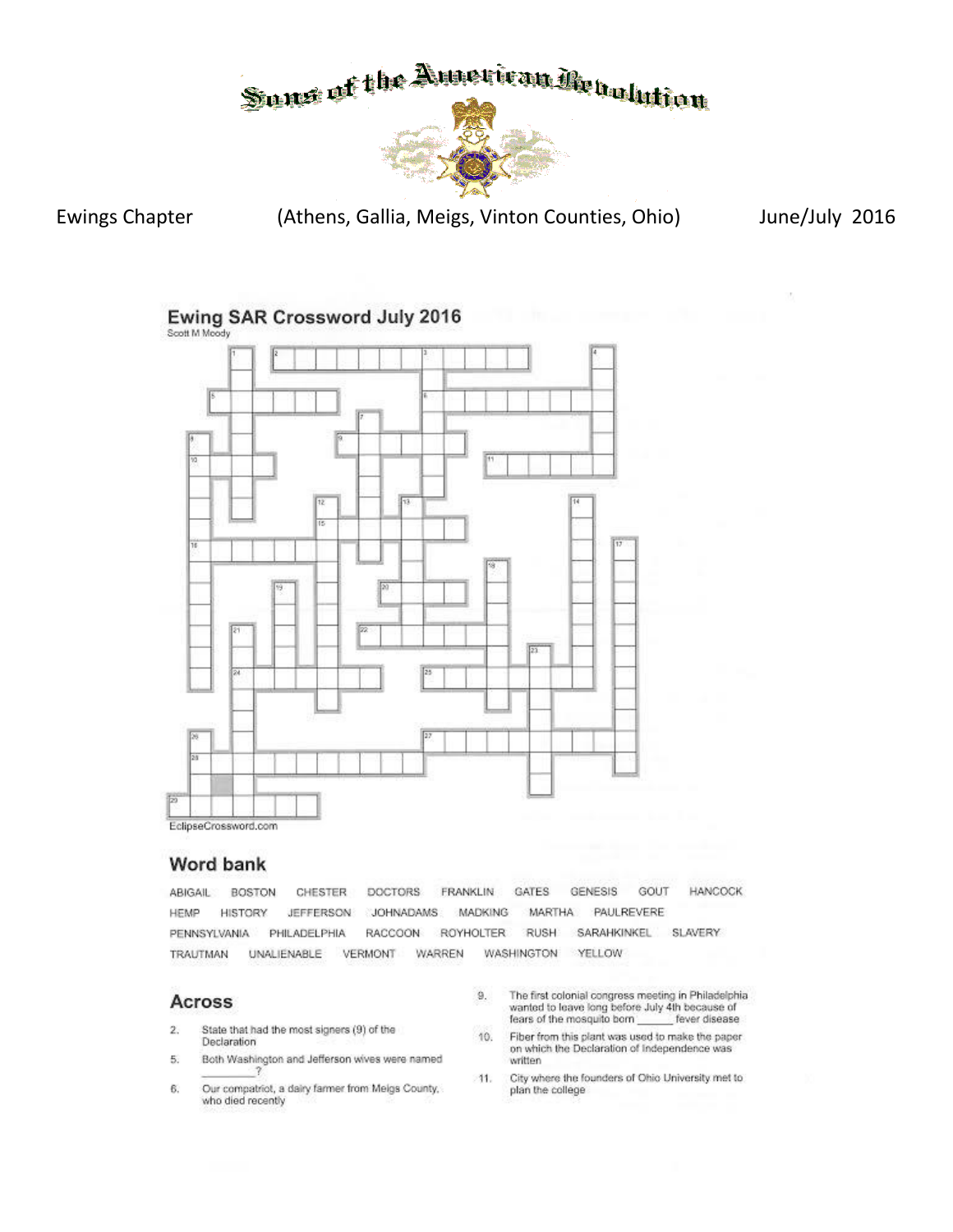## Ewing SAR Crossword July 2016

Scott M Moody

#### Across

- 15. The wife of John Adams
- 16. Who killed George Washington by bleeding him to death?
- $20.$ Benjamin Franklin was suffering badly from this disease when he was attending the congress
- $22.$ Largest signature on the Declaration of Independence
- Sarah Kinkel PhD Asst Professor of  $24.$ at Ohio University
- 25. Oldest signer of the Declaration
- The well-known patriot who definitively identified<br>General Dr. Joseph Warren's corpse on the basis<br>of a silver dental bridge 27.
- 28. John Adams replaced inalienable with<br>over the objections of Thomas<br>Jefferson. Which is better?
- $29.$ Location of the oldest courthouse building in Ohio

#### Down

- 13 Compatriot who died last winter
- New England state that was not one of the 13  $3.5$ colonies represented
- The highest ranking officer leading the rag-tag 4. colonial army at the battle of Bunker Hill,<br>Charlestown where he died
- $7.$ Theater group that produced the musical 1776 in Athens
- 8. City where the first congress of the 13 colonies convened
- Notable colonist fighting for independence who did  $12.$ not sign the Declaration of Independence
- $13.$ Skins from this common wild mammal were sold to generate funds for a library in Amesville
- 14. Initial author of the Declaration of Independence
- $17.$ Expert on American Revolutionary War history who spoke to our chapter twice this past year
- George III King of Great Britain during the 18. Revolution was later known as the  $(2$  words)
- 19. Despicable actions by this British General in Massachusetts led to the consolidation of the 13 colonies around the Declaration
- $21.$ Bulldog of the 1st Congress from Massachusetts
- $23.$ Initial draft included the abolishment of but was removed to satisfy the southern states
- $26.$ Famous medical doctor from Philadelphia and signer of the Declaration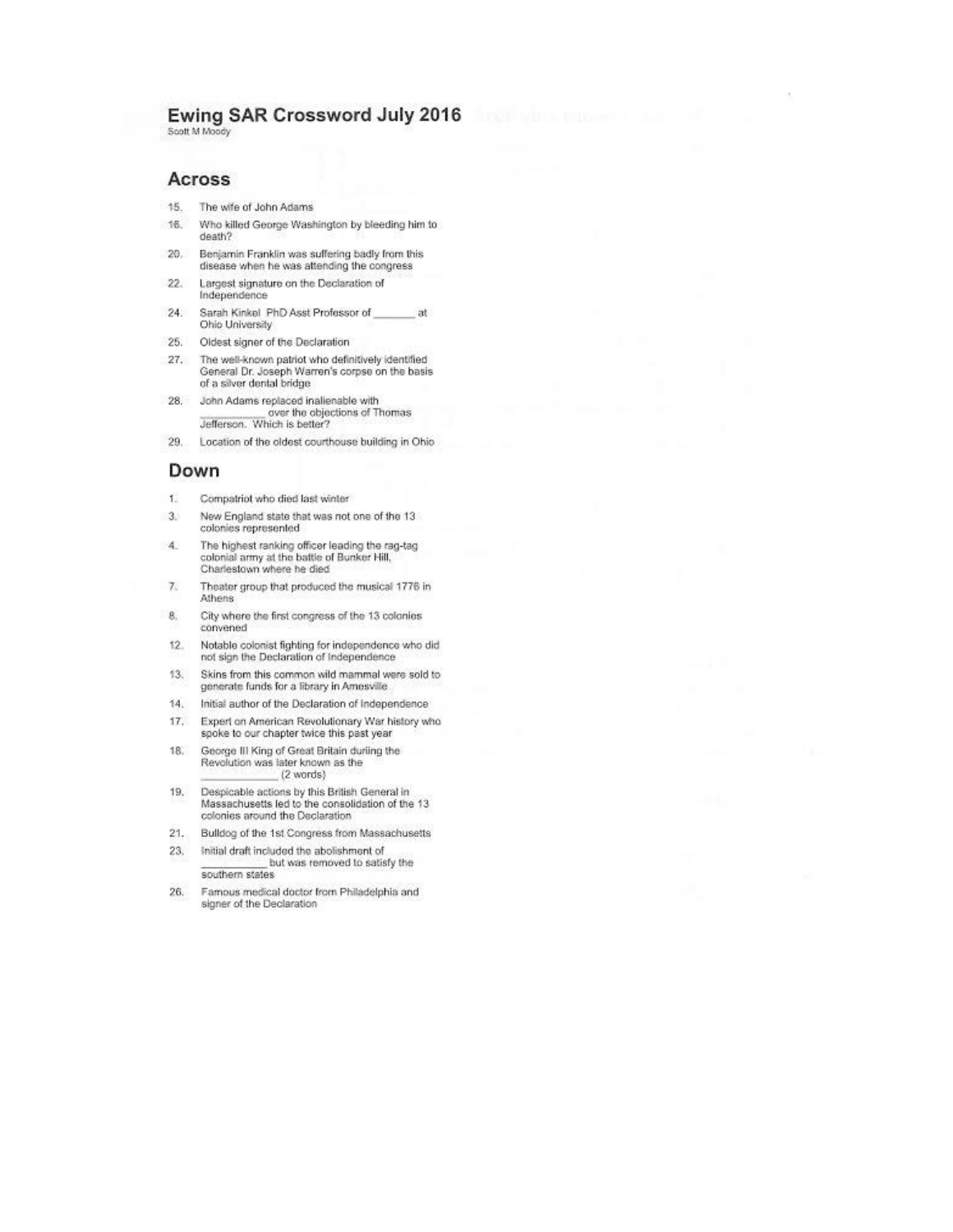

Ewings Chapter (Athens, Gallia, Meigs, Vinton Counties, Ohio) June/July 2016

## NECROLOGY

# Roy Leo Holter

## *2/6/1928-6/27/2016* Pomeroy, Ohio

 Roy Leo Holter was born on February 6, 1928 and died June 27, 2016 at the age of 88. He was born to Homer Ross and Ada Leora Frecker Holter at Morning Star, Racine, Ohio. He was their only child but was "Uncle Roy" to a host of nieces and nephews, cousins, and friends. After attending school at Morning Star, Pleasant View and Racine, he graduated from Pomeroy High School in 1946 and then from Ohio State University School of Agriculture in 1950. Roy raised his children with the life values he was taught-hard work, strong ethics, and the importance of a good education.



 He and his life partner, Patricia Ann Thompson met at 4-H camp and later eloped and married on

Christmas Day in 1949. Their children, Ann Holter Fox (Richard) Munafo; Roy Lee Holter (deceased); Alan (Kaye) Holter; Jan Holter (Greg) Davis; and Ed (Jan) Holter always respected and loved their father for his tolerance, ambitiousness, and high expectations for himself and his family. Roy is survived by his wife, Patricia Thompson Holter, his four children, 10 grandchildren and 10 greatgrandchildren.

 Roy started Holter Holstein Farms in 1946 with his parents. He later was excited to be joined by both of his sons and their families. The registered Holstein dairy farm operations meant many long work days, few vacations, and much hard work for the whole family. Roy remained involved in the still growing farm operations until his death. In addition to being a full time farmer, he spent 32 years as a rural US mail carrier in Pomeroy, retiring in 1986.

 From an early age Roy was very involved in church and his community. He was an Elder at the Pomeroy Trinity Church and a member the Meigs County "Ikes"; Farm Bureau; Grange; Meigs County Fair Board; and an advisor for the Flatwoods and Better Livestock Dairy 4-H Clubs. He was a life member of the Ewing Chapter of SAR; The Ohio and American Holstein Association; Meigs County Historical Society; and Chester Shade Historical Association.

 Roy bowled in a league and for the Rockspings Grange state championship winning team; he loved to play horse shoes and with Patricia spent many years square dancing with their friends in the Belles and Beaus Western Square Dance Club. Roy was an avid fan of Eastern and Meigs High School sports as well as his Ohio State University and he showed his enthusiasm by cheering for all of his teams at many games. Roy loved to travel and along with Patricia made several trips abroad and visited all 50 of the United States. He also hunted locally and